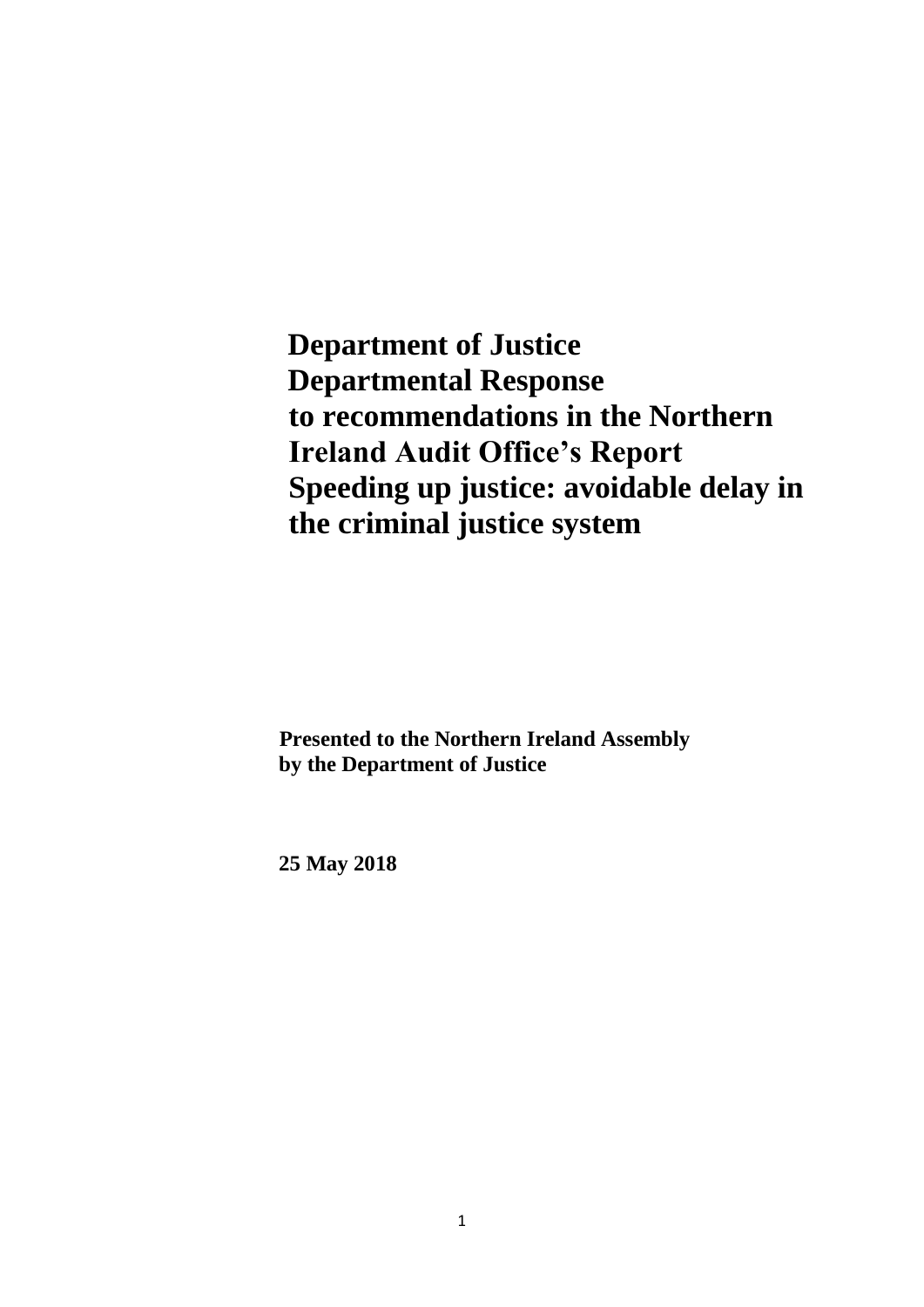

© Crown copyright 2018

You may re-use this information (excluding logos) free of charge in any format or medium, under the terms of the Open Government Licence v.3. To view this licence visit www.nationalarchives.gov.uk/doc/opengovernment-licence/version/3/ or email: psi@nationalarchives.gsi.gov.uk.

Where we have identified any third party copyright information, you will need to obtain permission from the copyright holders concerned.

This publication is also available at https://www.finance-ni.gov.uk/

Any enquiries regarding this document should be sent to:

Department of Justice Block B Castle Buildings Stormont Estate Belfast Northern Ireland BT4 3SG

Or emailed to: speedingupjustice@justice-ni.x.gsi.gov.uk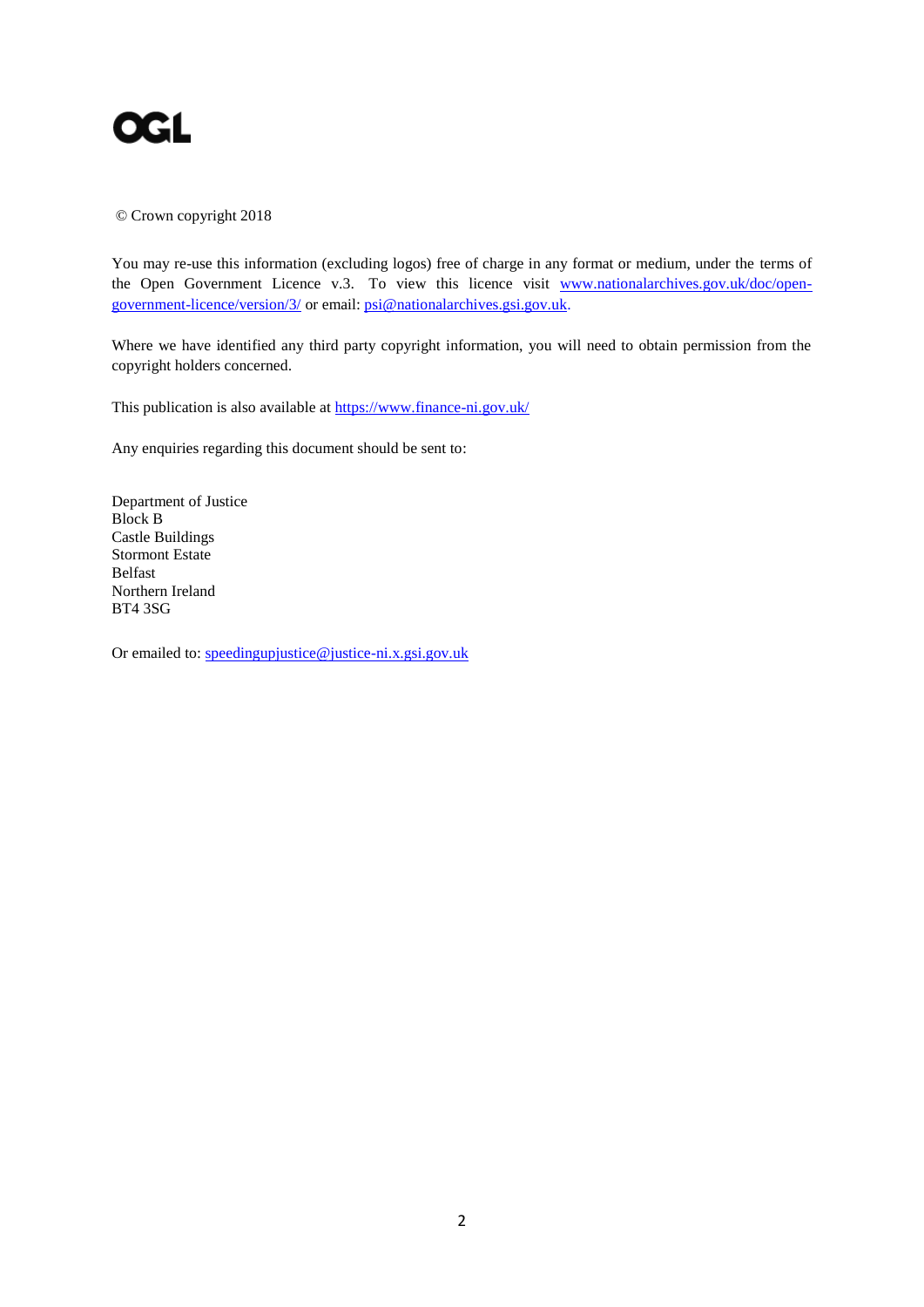## **Contents**

*Pages* 5-7 Department of Justice: Speeding up justice: avoidable delay in the criminal justice system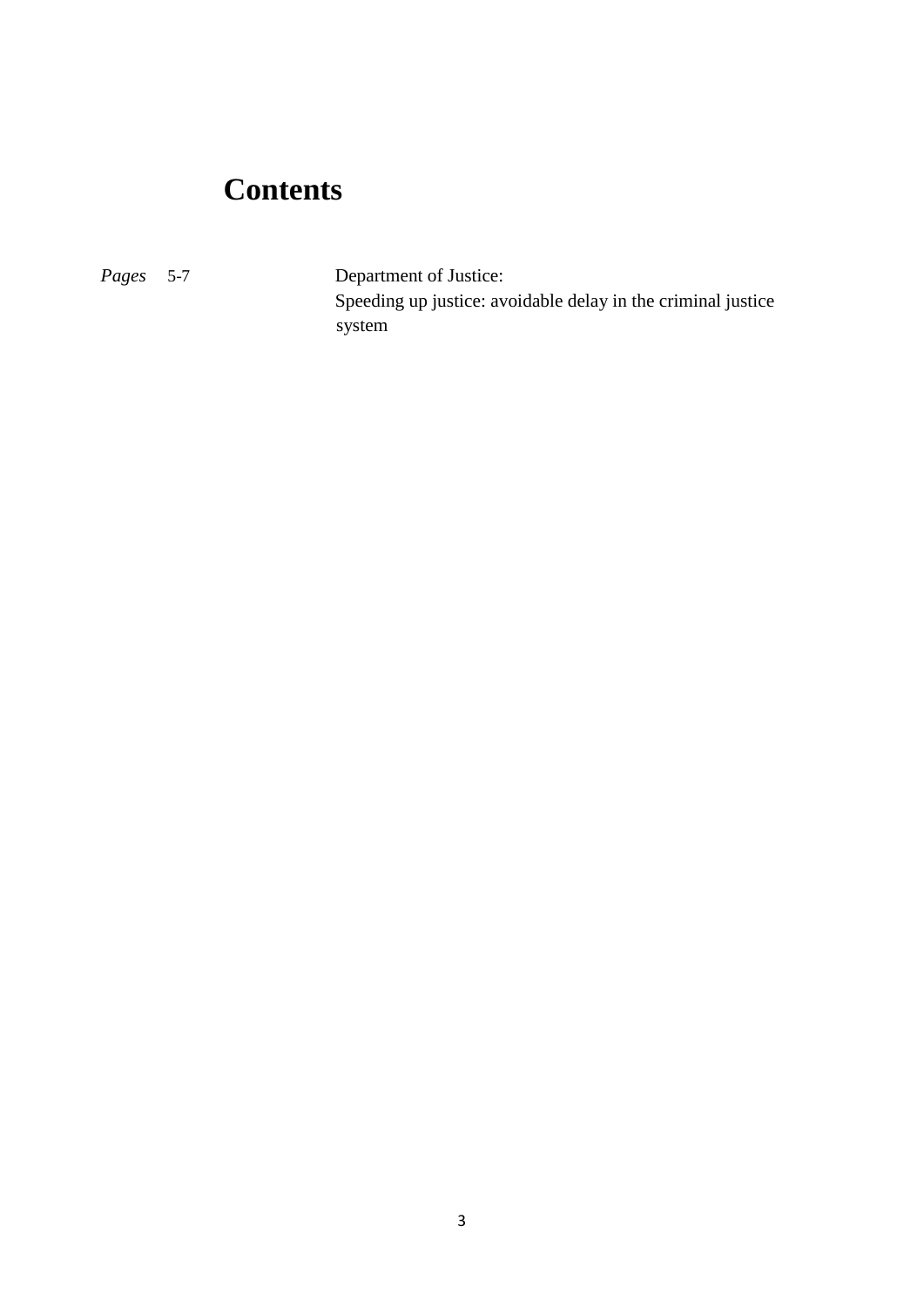# **Glossary of Abbreviations**

| CJB          | Criminal Justice Board                       |
|--------------|----------------------------------------------|
| <b>CJINI</b> | Criminal Justice Inspection Northern Ireland |
| <b>CJPDG</b> | Criminal Justice Programme Delivery Group    |
| Do.I         | Department of Justice                        |
| <b>NIAO</b>  | Northern Ireland Audit Office                |
| <b>OLCJ</b>  | Office of the Lord Chief Justice             |
| <b>PPS</b>   | <b>Public Prosecution Service</b>            |
| <b>PSNI</b>  | Police Service of Northern Ireland           |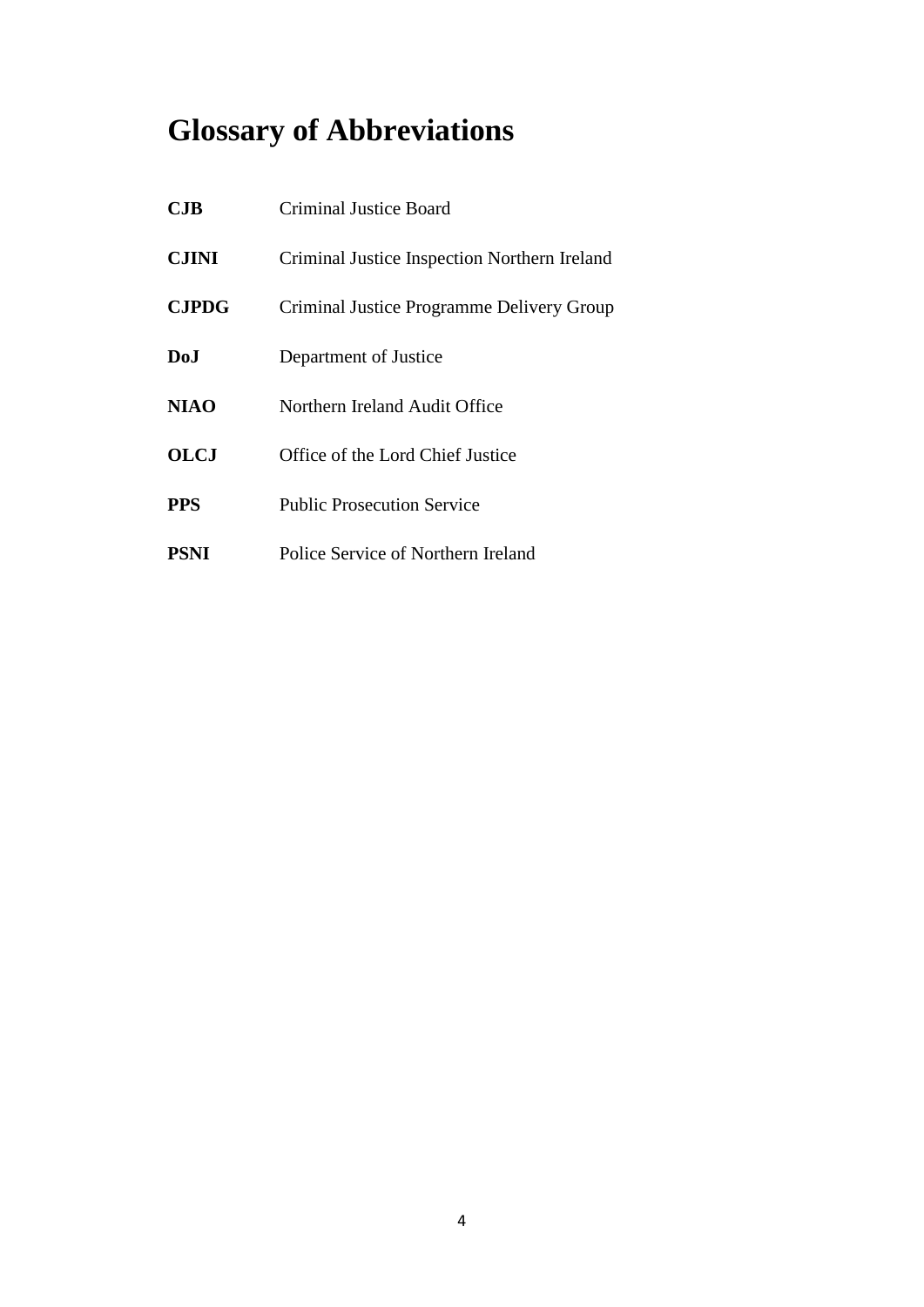#### **DEPARTMENT OF JUSTICE DEPARTMENTAL RESPONSE TO NORTHERN IRELAND AUDIT OFFICE (NIAO) RECOMMENDATIONS IN THE NIAO'S REPORT OF 27 MARCH 2018 ON "SPEEDING UP JUSTICE: AVOIDABLE DELAY IN THE CRIMINAL JUSTICE SYSTEM"**

### **Department of Justice**

#### **Speeding up justice: avoidable delay in the criminal justice system**

#### *Introduction*

This Departmental Response has been made at official level. Where specific recommendations relate to issues of policy these will require Ministerial endorsement.

The Criminal Justice Board (CJB), chaired by the Minister of Justice (when in post), comprises the senior leadership of the criminal justice system - the Lord Chief Justice, the Chief Constable and the Director of Public Prosecutions and is attended by senior Department of Justice (DoJ) officials. It provides strategic oversight of the criminal justice system.

The CJB, at its meeting on 17 April 2018, accepted all the recommendations made in the Northern Ireland Audit Office (NIAO) report and agreed to establish a Performance Improvement Group (consisting of senior representatives from the Police Service of Northern Ireland (PSNI), the Public Prosecution Service (PPS), the Northern Ireland Courts and Tribunals Service (NICTS) and the Office of the Lord Chief Justice (OLCJ), supported by DoJ) to progress the recommendations contained in the NIAO report. The Performance Improvement Group will report regularly to the CJB beginning in Autumn 2018.

#### *NIAO Recommendation 1*

**The Department, in consultation with the Lord Chief Justice, should ensure that adequate administrative support is provided to the judiciary to facilitate more effective management of cases and case progression in the Crown Court. Both the PSNI and the PPS should ensure that any corresponding arrangements which are required to improve case management are also implemented.**

DoJ accepts this recommendation.

DoJ has been in consultation with OLCJ and work is under way to develop a pilot to more effectively support judicial management of cases and case progression in the Crown Court. This will include the provision of additional administrative support to the judiciary through the appointment of Case Progression Officers. PSNI and PPS have agreed to put appropriate arrangements in place to support this initiative.

The scoping exercise for the pilot will be completed by September 2018, followed by the production of a business case and confirmation of funding which will determine when the pilot will start. It is anticipated that the pilot will start in the latter part of 2018-19, and that it will run for a period of 12 to 18 months and will include an evaluation process.

The CJB will receive regular reports on progress of the pilot, together with an implementation timeline, benefits arising and an evaluation plan. At the end of the pilot exercise, the CJB will consider the pilot evaluation to determine its success and next steps.

#### *NIAO Recommendation 2*

**The CJINI plays an important role in holding the criminal justice system to account. The Department should establish an effective system for monitoring the implementation of the CJINI's recommendations to support improvement.**

DoJ accepts this recommendation.

DoJ is committed to ensuring that recommendations arising from Criminal Justice Inspection Northern Ireland (CJINI) inspections are implemented where accepted.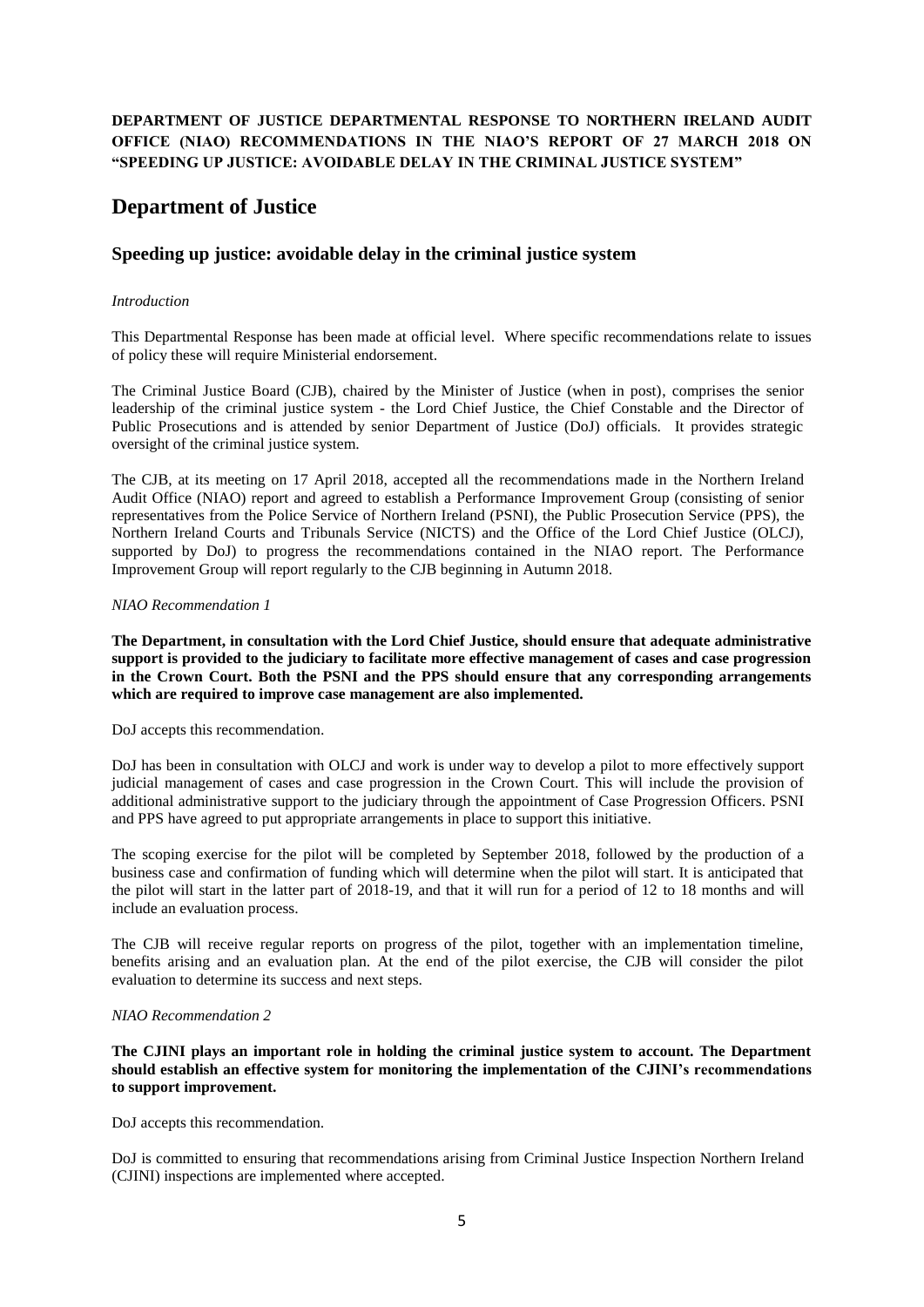Currently, CJINI recommendations are monitored by the business area responsible for progressing them. DoJ agrees however that a central system should be established and is working with CJINI and the criminal justice organisations to develop an effective system for monitoring the implementation of CJINI's recommendations. This will be the responsibility of DoJ's Criminal Justice Secretariat.

The Criminal Justice Secretariat is collating a database of all CJINI recommendations that have been accepted. The database will be maintained by the Criminal Justice Secretariat and progress will be regularly reviewed by the Criminal Justice Programme Delivery Group (CJPDG) beginning in Autumn 2018. The CJPDG consists of senior officials from the various criminal justice organisations and reports to the CJB. Its purpose is to oversee the delivery of objectives set by the CJB.

The CJPDG will report annually to the CJB on progress and this will support overall improvement in the criminal justice system.

#### *NIAO Recommendation 3*

#### **The Department should establish an action plan and timetable for the eradication of the committal process.**

DoJ accepts this recommendation.

Committal proceedings are held to determine whether, in the case of more serious criminal offences, there is sufficient evidence to require a defendant to stand trial. Committal proceedings can be in the form of oral evidence (called a Preliminary Investigation), where witnesses can be called to give evidence and cross examined, or as a paper exercise (called a Preliminary Inquiry), based on written witness statements. The practice of hearing oral evidence, particularly cross-examination, can have a significant impact on victims and witnesses, who may have to give evidence.

It can often take more than a year for a case to reach committal stage and the expectation is that removing the committal process and placing the case before the Crown Court at an earlier stage will reduce the time taken for cases to be progressed, as well as the trauma and stress for victims and witnesses.

The eradication of committal proceedings requires legislative change and also adaptations to the IT systems which support the criminal justice system.

The policy intention is to eradicate committal proceedings progressively over time, by removing specified offences from the committal process. The Justice Act (Northern Ireland) 2015 provides for the removal of murder and manslaughter cases from the committal process. The 2015 Act also allows for DoJ to bring forward subordinate legislation in future to remove further offences from committal.

The NI Executive Action Plan on tackling paramilitary activity and organised crime, published in July 2016, recommended that DoJ bring forward legislation to further reform committal proceedings, through removing the need for victims and witnesses to provide oral evidence before trial, and abolishing committal proceedings in respect of those offences most frequently linked to paramilitary groups. The then Justice Minister undertook to bring forward legislation to address the recommendations arising from the Action Plan and to also make some minor improvements to the 2015 Act. DoJ, in collaboration with justice partners, is working towards having the necessary legislation in place by April 2019. However, this is subject to the Committal Reform Bill being progressed.

DoJ will develop a timeline for the eradication of committal proceedings from the justice system and will make recommendations to the CJB in Autumn 2018. It is likely that eradication will be phased and implemented in a limited number of steps once the legislative process can be progressed.